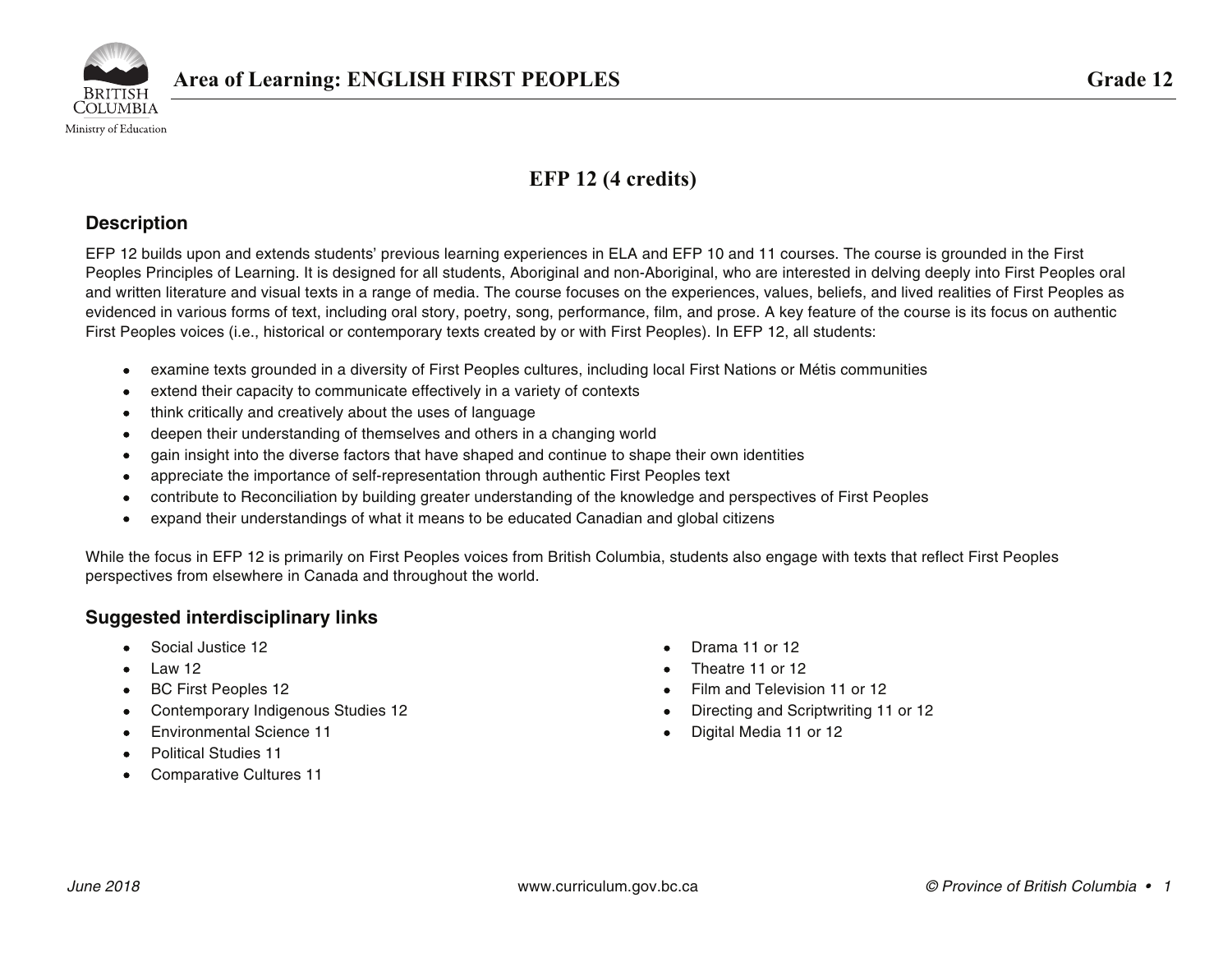

Ministry of Education

# **BIG IDEAS**

| The exploration of text          | Oral and other <b>texts</b> are | Voice is   | <b>First Peoples texts and</b> | Self-representation            | <b>First Peoples voices</b> |
|----------------------------------|---------------------------------|------------|--------------------------------|--------------------------------|-----------------------------|
| and story deepens                | socially, culturally,           | powerful   | stories provide insight into   | through authentic              | and texts play a role       |
| understanding of one's identity, | geographically, and             | and        | key aspects of Canada's        | <b>First Peoples text is a</b> | within the process          |
| others, and the world.           | historically constructed.       | evocative. | past, present, and future.     | means to foster justice.       | of Reconciliation.          |
|                                  |                                 |            |                                |                                |                             |

## **Learning Standards**

| <b>Curricular Competencies</b>                                                                                                                                                                                                                                                                                                                                                                                                                                                                                                                                      | <b>Content</b>                                                                                                                                                                                                                                                                                             |  |  |
|---------------------------------------------------------------------------------------------------------------------------------------------------------------------------------------------------------------------------------------------------------------------------------------------------------------------------------------------------------------------------------------------------------------------------------------------------------------------------------------------------------------------------------------------------------------------|------------------------------------------------------------------------------------------------------------------------------------------------------------------------------------------------------------------------------------------------------------------------------------------------------------|--|--|
| Using oral, written, visual, and digital texts, students are expected individually and<br>collaboratively to be able to:                                                                                                                                                                                                                                                                                                                                                                                                                                            | Students are expected to know the following:<br>A wide variety of BC, Canadian, and global First                                                                                                                                                                                                           |  |  |
| <b>Comprehend and connect (reading, listening, viewing)</b><br>• Analyze how First Peoples languages and texts reflect their cultures, knowledge,<br>histories, and worldviews<br>• Access information for diverse purposes and from a variety of sources and evaluate<br>its relevance, accuracy, and reliability                                                                                                                                                                                                                                                  | <b>Peoples texts</b><br>A wide variety of text forms and genres<br><b>Common themes in First Peoples literature</b><br><b>Reconciliation in Canada</b>                                                                                                                                                     |  |  |
| • Select and apply appropriate strategies in a variety of contexts to guide inquiry,<br>extend thinking, and comprehend texts<br>• Analyze how different forms, formats, structures, and features of texts reflect<br>a variety of purposes, audiences, and messages<br>• Think critically, creatively, and reflectively to explore ideas within, between, and beyond texts<br>• Recognize and identify personal, social, and cultural contexts, values, and<br>perspectives in texts, including gender, sexual orientation, and socio-economic factors             | <b>First Peoples oral traditions</b><br>• the legal status of First Peoples oral traditions<br>in Canada                                                                                                                                                                                                   |  |  |
|                                                                                                                                                                                                                                                                                                                                                                                                                                                                                                                                                                     | • purposes of oral texts<br>• the relationship between oral tradition and<br>land/place<br><b>Protocols</b>                                                                                                                                                                                                |  |  |
| • Appreciate and understand how language constructs and reflects personal, social,<br>and cultural identities<br>• Construct meaningful personal connections between self, text, and world<br>• Demonstrate understanding of the role of story and oral traditions in expressing<br>First Peoples perspectives, values, beliefs and points of view<br>• Understand and evaluate how literary elements, techniques, and devices enhance<br>and shape meaning and impact<br>• Analyze the diversity within and across First Peoples societies as represented in texts | • protocols related to ownership and use of<br><b>First Peoples oral texts</b><br>• acknowledgement of territory<br>• situating oneself in relation to others and place<br>processes related to protocols and expectations<br>when engaging with First Nations communities<br>and Aboriginal organizations |  |  |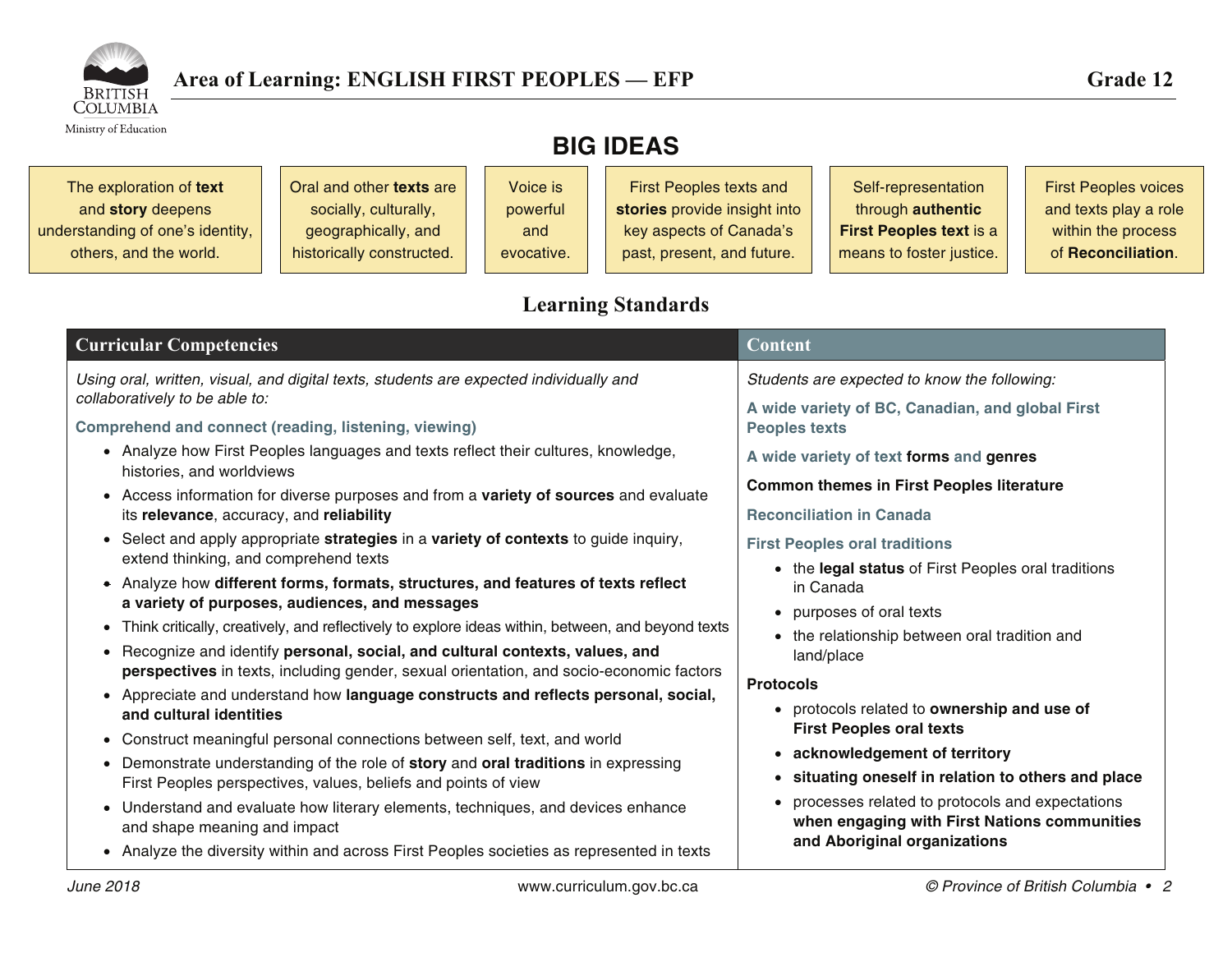

Ministry of Education

# **Learning Standards (continued)**

| <b>Curricular Competencies</b>                                                                                                                                                                                                                                                                                                                                                                                                                                                                                                                                                                                                                                                                                                                                                                                                                                                                                                                                                                                                                                                                                                                                                                                                                                                                                                                                                                                                                                                                                                                                                                                         | $\overline{\text{Con}}$ tent                                                                                                                                                                                                                                                                                                                                                                                                                                                                                                                                                                                                                                                                                                             |
|------------------------------------------------------------------------------------------------------------------------------------------------------------------------------------------------------------------------------------------------------------------------------------------------------------------------------------------------------------------------------------------------------------------------------------------------------------------------------------------------------------------------------------------------------------------------------------------------------------------------------------------------------------------------------------------------------------------------------------------------------------------------------------------------------------------------------------------------------------------------------------------------------------------------------------------------------------------------------------------------------------------------------------------------------------------------------------------------------------------------------------------------------------------------------------------------------------------------------------------------------------------------------------------------------------------------------------------------------------------------------------------------------------------------------------------------------------------------------------------------------------------------------------------------------------------------------------------------------------------------|------------------------------------------------------------------------------------------------------------------------------------------------------------------------------------------------------------------------------------------------------------------------------------------------------------------------------------------------------------------------------------------------------------------------------------------------------------------------------------------------------------------------------------------------------------------------------------------------------------------------------------------------------------------------------------------------------------------------------------------|
| • Assess the authenticity of First Peoples texts<br>• Analyze the influence of land/place in First Peoples texts<br>• Examine the significance of terms/words from First Peoples languages used<br>in English texts<br>• Discern nuances in the meanings of words, considering social, political, historical,<br>and literary contexts<br>• Identify bias, contradictions, distortions, and omissions<br>Create and communicate (writing, speaking, representing)<br>• Respectfully exchange ideas and viewpoints from diverse perspectives to build<br>shared understandings and extend thinking<br>• Demonstrate speaking and listening skills in a variety of formal and informal contexts<br>for a range of purposes<br>• Select and apply appropriate oral communication formats for intended purposes<br>Express and support an opinion with evidence<br>$\bullet$<br>Respond to text in personal, creative, and critical ways<br>$\bullet$<br>• Use writing and design processes to plan, develop, and create engaging<br>and meaningful texts for a variety of purposes and audiences<br>Assess and refine texts to improve clarity, effectiveness, and impact<br>$\bullet$<br>Experiment with genres, forms, or styles of texts<br>$\bullet$<br>• Use the conventions of First Peoples and other Canadian spelling, syntax,<br>and diction proficiently and as appropriate to the context<br>• Transform ideas and information to create original texts, using various genres,<br>forms, structures, and styles<br>• Recognize intellectual property rights and community protocols and apply<br>as necessary | <b>Text features and structures</b><br>• narrative structures, including those found<br>in First Peoples texts<br>• form, function, and genre of texts<br>• elements of visual/graphic texts<br><b>Strategies and processes</b><br>• reading strategies<br>• oral language strategies<br>• metacognitive strategies<br>• writing processes<br>• presentation techniques<br>Language features, structures, and conventions<br>• features of oral language<br>• elements of style<br>• language change<br>• syntax and sentence fluency<br>• rhetorical devices<br>• usage and conventions<br>• literary elements and devices<br>literal and inferential meaning<br>$\bullet$<br>persuasive techniques<br>• citations and acknowledgements |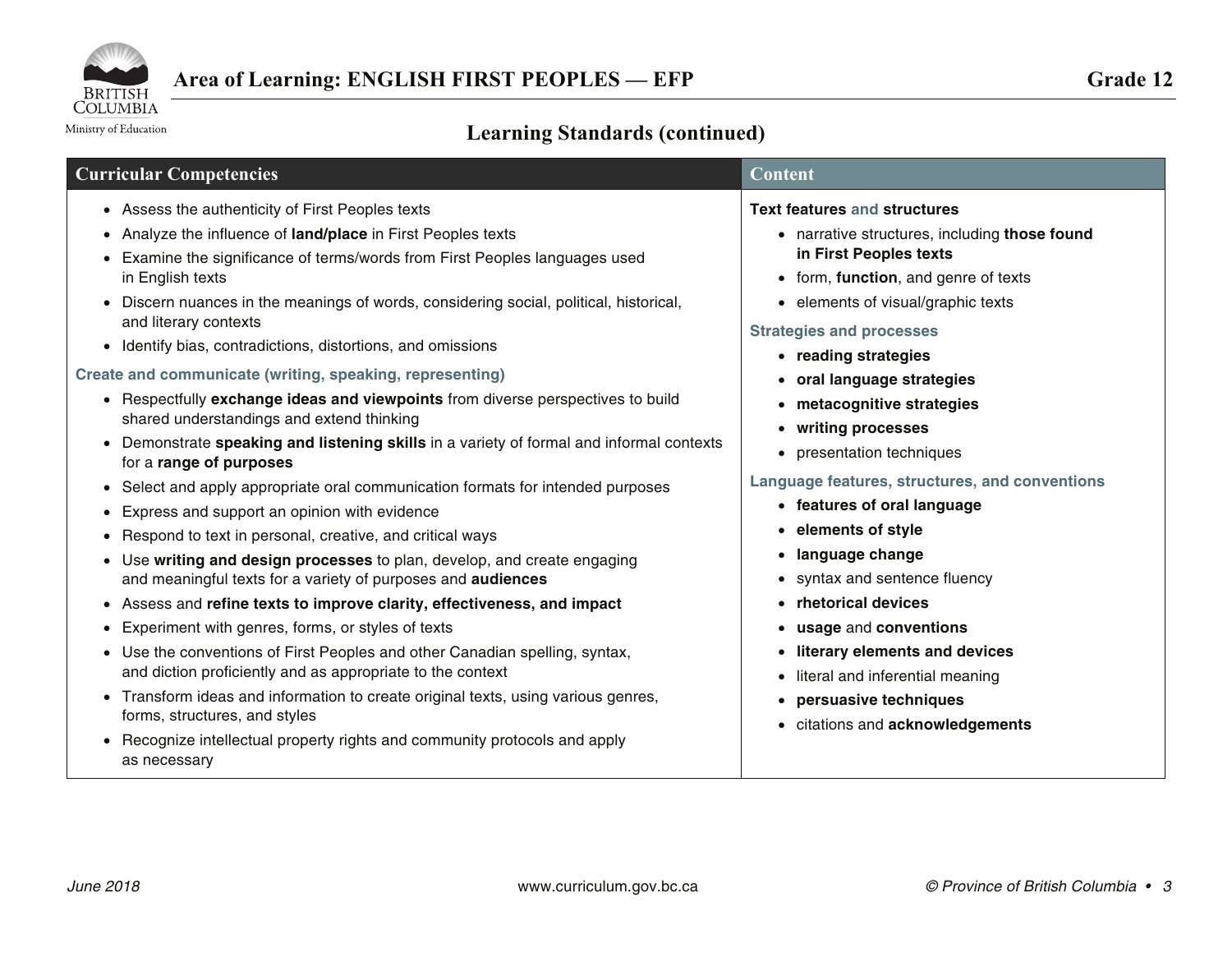### **ENGLISH FIRST PEOPLES – EFP Big Ideas – Elaborations** Grade 12

- **text/texts:** any type of oral, written, visual, or digital expression or communication:
	- Visual texts can include gestural and spatial components (as in dance) as well as images (e.g., posters, photographs, paintings, carvings, poles, textiles, regalia, and masks).
	- —Digital texts can include electronic forms of oral, written, and visual expression.
	- Multimodal texts can include any combination of oral, written, visual, and/or digital elements and can be delivered via different media or technologies (some examples of multimodal texts are dramatic presentations, web pages, music videos, online presentations, graphic novels, and closed-captioned films).
- **story/stories:** a narrative text that shares ideas about human nature, motivation, behaviour, and experience; stories can record history, reflect a personal journey, or explore identity; stories can be oral, written, or visual, and used to instruct, inspire, and/or entertain listeners and readers
- **authentic First Peoples text:** a written, oral, visual, digital, or multimodal text that:
	- presents authentic First Peoples voices (i.e., historical or contemporary texts created by First Peoples, or created through the substantial contributions of First Peoples)
	- depicts themes and issues important to First Peoples cultures (e.g., loss of identity and affirmation of identity, tradition, healing, role of family, importance of Elders, connection to the land, the nature and place of spirituality as an aspect of wisdom, the relationships between individual and community, the importance of oral tradition, the experience of colonization and decolonization)
	- incorporates First Peoples storytelling techniques and features as applicable (e.g., circular structure, repetition, weaving in of spirituality, humour)
	- includes respectful portrayals or representation of First Peoples, their traditions, and thier beliefs
- • **Reconciliation:** the movement to heal the relationship between First Peoples and Canada that was damaged by colonial policies such as the Indian residential school system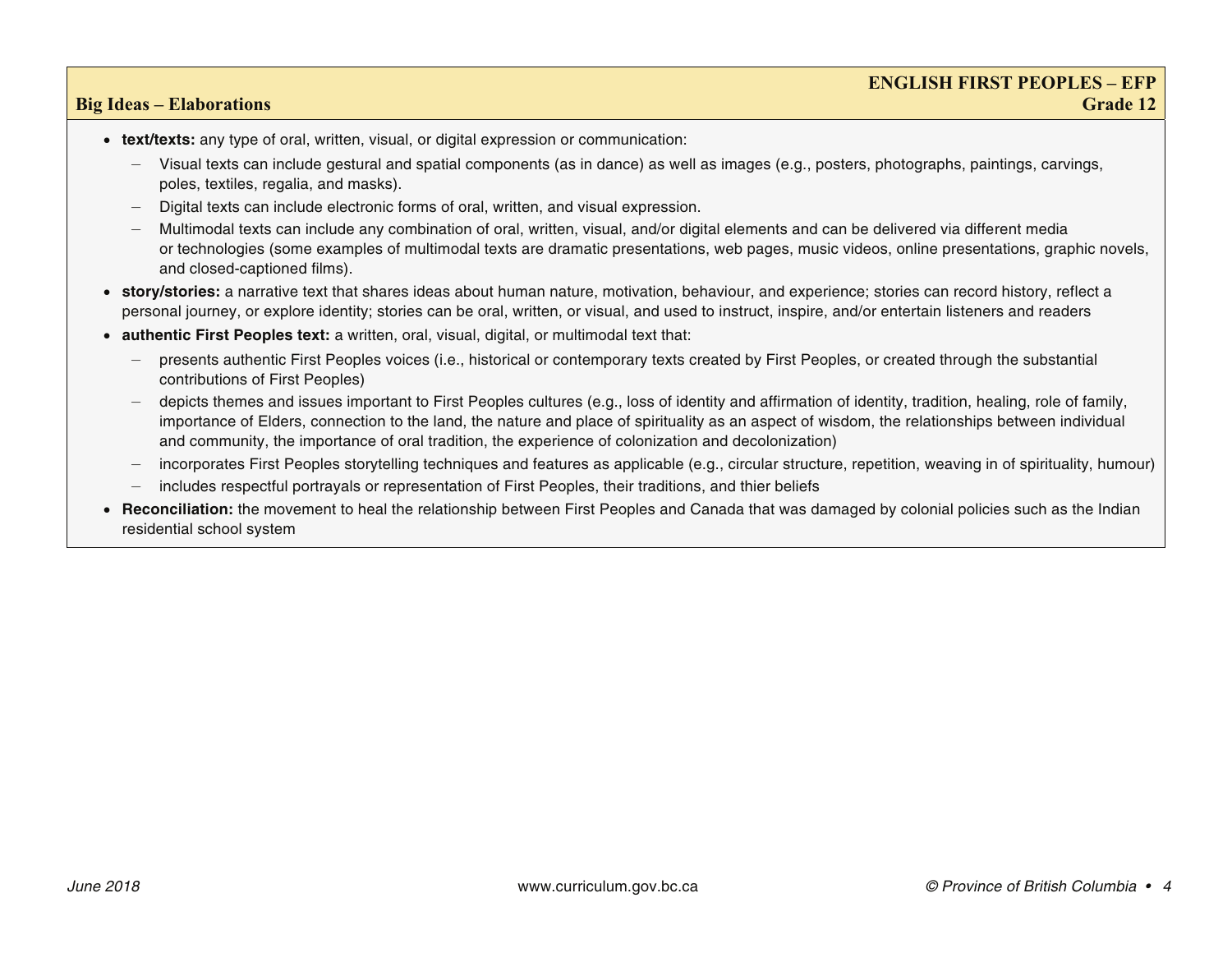# **ENGLISH FIRST PEOPLES – EFP**

### **Curricular Competencies – Elaborations Grade 12 Grade 12 Grade 12 Grade 12**

- **variety of sources:** includes print, digital, visual, artistic and diverse cultural sources from multiple perspectives
- **relevance:** Consider the extent to which material has credibility, currency, and significance for the purpose, and whether it resonates with personal experience.
- **reliability:** Consider point of view, bias, and propaganda, and voices omitted or misrepresented.
- **strategies:** Strategies used will depend on purpose and context. These may include making predictions, asking questions, paraphrasing, forming images, making inferences, determining importance, identifying themes, and drawing conclusions.
- **variety of contexts:** includes independent and collaborative settings, and formal and informal situations
- **different forms, formats, structures, and features of texts reflect a variety of purposes, audiences, and messages:** Students may consider the relationship between form and function (e.g., considering the role in various texts of elements such as negative space in graphic novels, advertisements on websites, lighting and camera angles in film and photography, use of music, paragraph length, line breaks in poetry, silence and intonation in spoken word, and use of colour).
- **personal, social, and cultural contexts, values, and perspectives:** Students should be prompted to understand the influence of family, friends, community, education, spirituality/religion, gender identity, age, sexual orientation, land/place, settlement patterns, traditional First Peoples teachings, economic factors, political events (local and beyond), and colonial policies; to understand that authors write from a perspective influenced by such factors; and to understand the relationship between text and context.
- **language constructs and reflects personal, social, and cultural identities:** 
	- A person's sense of identity is a product of linguistic factors or constructs, including oral tradition, story, recorded history, and social media; voice; cultural aspects; literacy history; linguistic background (English as first or additional language); and language as a system of meaning.
	- Students may consider register (jargon, colloquialisms, vernacular, dialects, accent, diction, slang).
- **oral traditions:** Oral traditions are the means by which cultural transmission occurs over generations, other than through written records. Among First Peoples, oral traditions may consist of told stories, songs, and/or other types of distilled wisdom or information, often complemented by dance or various forms of visual representation such as carvings or masks. In addition to expressing spiritual and emotional truth (e.g., via symbol and metaphor), these traditions provides a record of literal truth (e.g., regarding events and/or situations). They were integrated into every facet of life and were the basis of First Peoples education system. They continue to endure in contemporary contexts.
- **land/place:** refers to the land and other aspects of physical environment on which people interact to learn, create memory, reflect on history, connect with culture, and establish identity
- **exchange ideas and viewpoints:** 
	- using active listening skills and receptive body language (e.g., paraphrasing and building on others' ideas)
	- disagreeing respectfully
	- extending thinking (e.g., shifting, changing) to broader contexts (social media, digital environments)
	- collaborating in large and small groups
- **speaking and listening skills:** 
	- —Strategies associated with speaking skills may include the conscious use of emotion, pauses, inflection, silence, and emphasis according to context.
	- — Strategies associated with listening skills may include receptive body language, eye contact, paraphrasing building on others' ideas, asking clarifying questions, and disagreeing respectfully.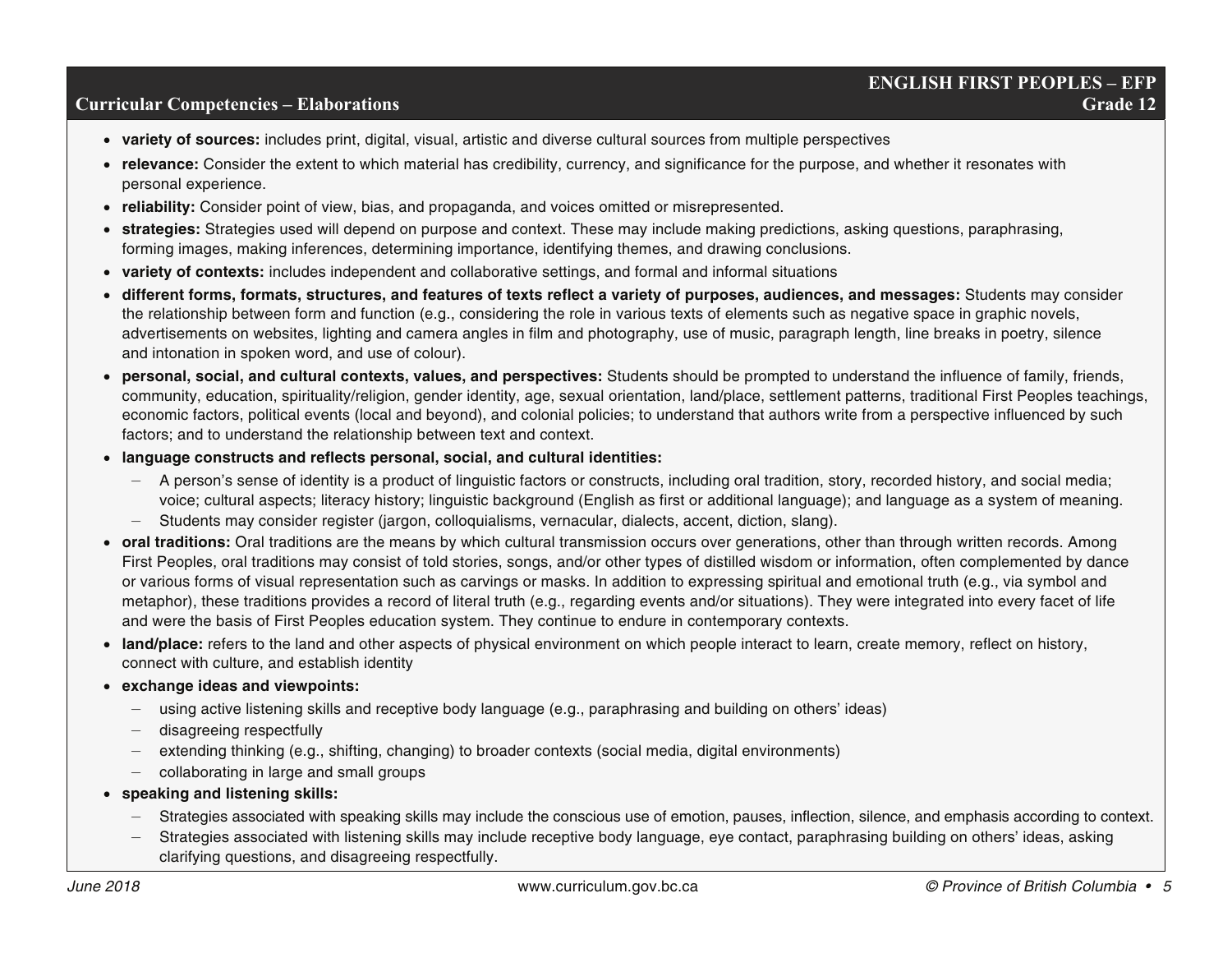# **ENGLISH FIRST PEOPLES – EFP**

### **Curricular Competencies – Elaborations Grade 12 Grade 12 Grade 12**

- **range of purposes:** may include to understand, to inquire, to explore, to inform, to interpret, to explain, to take a position, to evaluate, to provoke, to problem solve, and to entertain
- **writing and design processes:** There are various writing and/or design processes depending on context, and these may include determining audience and purpose, generating or gathering ideas, free-writing, making notes, drafting, revising and/or editing, and selecting appropriate format and layout.
- **audiences:** Students expand their understandings of the range of real-world audiences. These can include children, peers, and community members, as well as technical, academic, and business audiences.
- **refine texts to improve clarity, effectiveness, and impact:** 
	- creatively and critically manipulating language for a desired effect
	- consciously and purposefully making intentional stylistic choices (e.g., using sentence fragments or inverted syntax for emphasis or impact)
	- using techniques such as adjusting diction and form according to audience needs and preferences, using verbs effectively, using repetition and substitution for effect, maintaining parallelism, adding modifiers, varying sentence types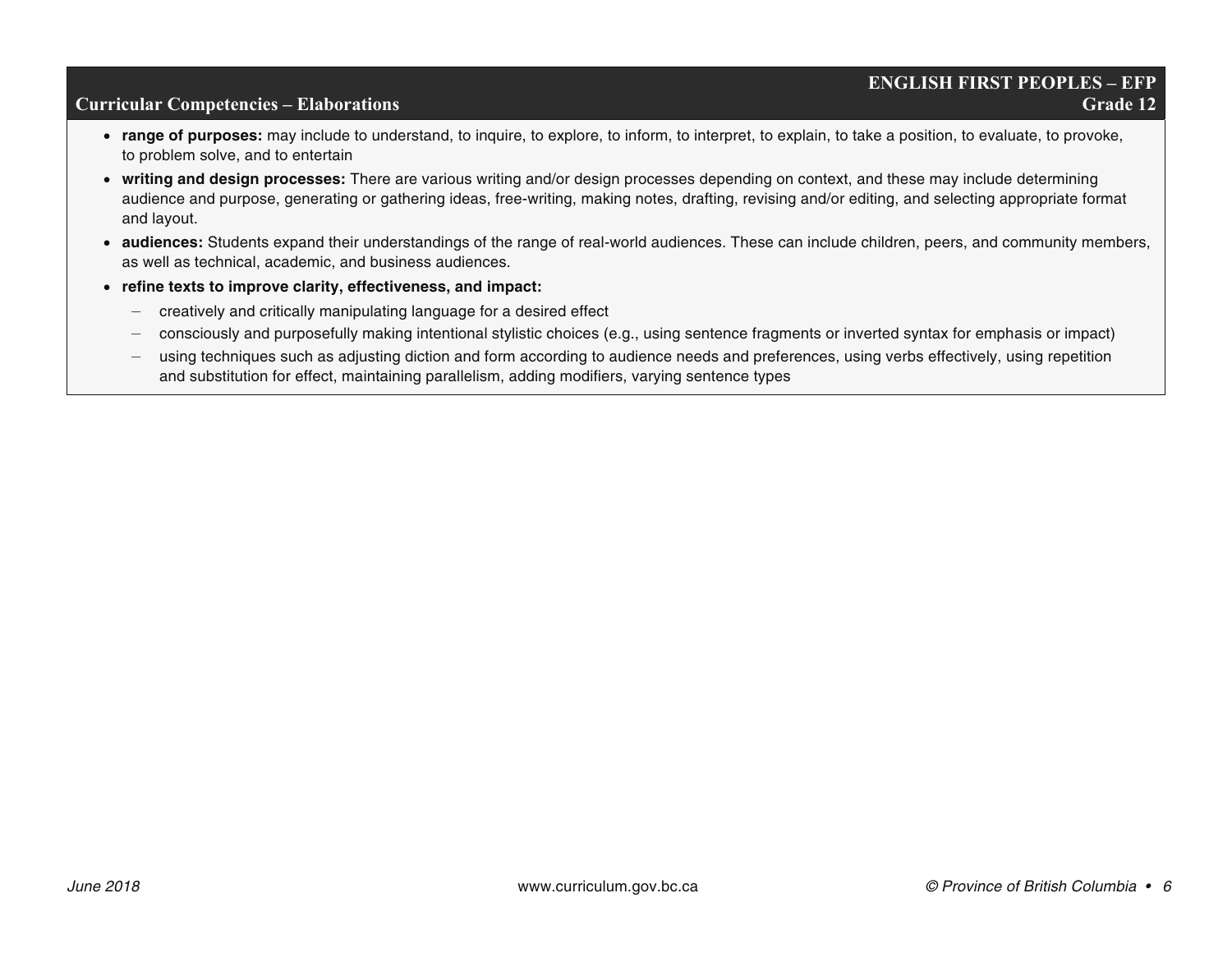- **forms:** Within a type of communication, the writer, speaker, or designer chooses a form based on the purpose of the piece. Common written forms include narrative, journal, procedural, expository, explanatory, news article, e-mail, blog, advertisements, poetry, novel, and letter.
- **genres:** literary or thematic categories (e.g., science fiction, biography, satire, memoir, poem, visual essay, personal narrative, speech, oral history)
- **Common themes in First Peoples literature:** 
	- connection to the land
	- the nature and place of spirituality as an aspect of wisdom
	- the relationships between individual and community
	- the importance of oral tradition
	- the experience of colonization and decolonization
	- loss of identity and affirmation of identity
	- tradition
	- healing
	- role of family
	- importance of Elders
- **legal status:** First Peoples oral histories are valid evidence of ownership of the land within Canadian law. The Supreme Court of Canada recognizes that First Peoples oral tradition is as important as written documents in considering legal issues. See resource disputes (e.g., Delgamuukw or Xeni Gwetin), treaties and title cases (e.g., Nisga'a), and environmental impact studies (e.g., Puntledge River Dam, Berger Inquiry).
- **Protocols:** 
	- Protocols are rules governing behaviour or interactions.
	- Protocols can be general and apply to many First Peoples cultures, or specific to individual First Nations.
- **ownership and use of First Peoples oral texts:** Stories often have protocols for when and where they can be shared, who owns them, and who can share them.
- **acknowledgement of territory:** 
	- Students understand the protocols involved in the acknowledgement of traditional First Nations territories.
	- Students understand the purpose of acknowledgement of First Nations traditional territories.
- **situating oneself in relation to others and place:** 
	- relates to the concept that everything and everyone is connected
	- —Students understand why it is common First Nations practice to introduce oneself by sharing family and place connections.
- **when engaging with First Nations communities and Aboriginal organizations:** Students understand the necessity of learning what protocols might govern interactions in First Nations communities and Aboriginal organizations.
- **Text features:** attributes or elements of the text that may include typography (bold, italics, underlining, font choice), guide words, key words, titles, diagrams, captions, labels, maps, charts, illustrations, tables, photographs, and sidebars/text boxes